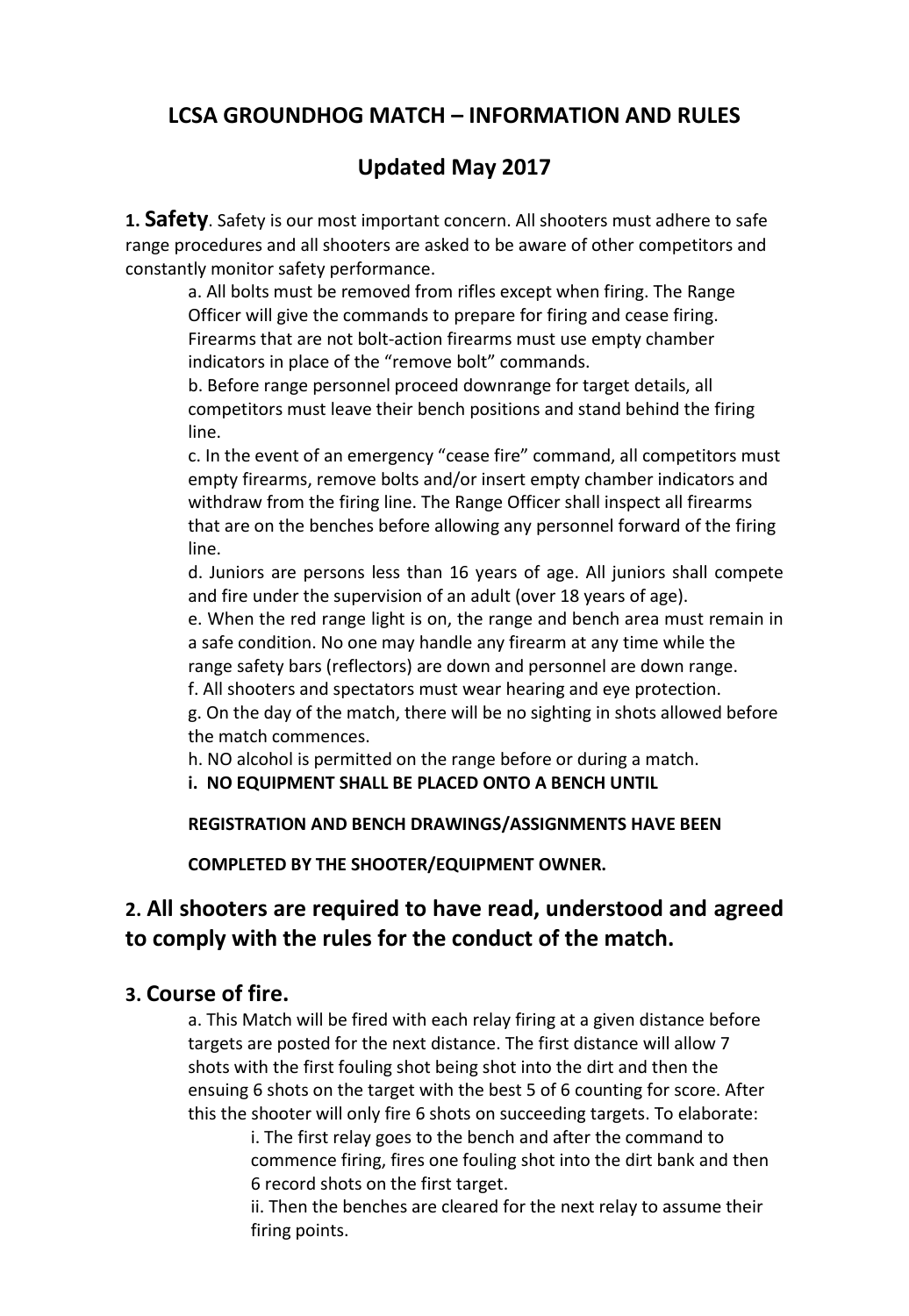iii. After all relays have fired at the nearest distance, the targets are then set for the first relay to fire at the next furthest distance (e.g., 200 yards for the short range match) and the process is repeated for succeeding relays with each competitor firing only 6 record shots per target.

iv. 7 minutes are allowed for all shots at each target, at each distance, including the first fouling shot of the match..

v. Competitors are allowed to have only the required number of cartridges on the bench for a particular relay.

#### **4. Match Conditions.**

a. Spotting scopes are permitted, but only by the competitor for his or her own use during his or her own match. Exception is that adults my spot for a junior shooter (=< 16 years old). Remember that this is an individual match and spotting for other shooters or use of a spotting scope while not shooting is prohibited.

b. This is an individual match, not a team event. In line with this philosophy, where multiple competitors use a single rifle, only the first competitor to fire the rifle is eligible for awards. Otherwise subsequent competitors receive an unfair advantage from what is essentially re-zeroing the rifle during the match. An exception is granted for junior shooters (<=16 years old).

c. Rifle rests shall be conventional bench rest pedestal type front rest and rear sand bag rest. No one piece rests (exceptions may be granted by the Match Director for individual needs, e.g., sub junior shooters.)

d. Any semi-automatic rifle must utilize a brass catcher or deflector.

e. PLEASE PAY ATTENTION TO THE CHECK-IN & RELAY ASSIGNMENT PROCESS STEPS BELOW.

> i. Match registration will begin at 0800, Bench drawing/assignment at 0830, the Match starts at 0900.

ii. Following registration, each competitor will be assigned a relay and a bench.

iii. Shooters shooting multiple rifles will receive preference for the earlier available relay in order to allow them to complete the match on relays with other shooters.

iv. The Match Committee may draw names at random or pre assign shooters to specific benches to help consolidate the number benches and the number of relays required for the competition.

vi. If a shooter is shooting more than one gun the Match Committee will make an effort to keep the shooter on the same bench for the succeeding relay.

f. Match Fees are **\$12** per gun registered and checked in.

### **5. Classes of firearms**.

**a. Unlimited Custom**. Any rifle cartridge smaller than 50 caliber. Any scope. Muzzle brakes are permitted. Typical equipment in this class is varmint and heavy varmint bench rest rifles and F-class rifles; or any rifle deemed appropriate to this class as determined by the Match Committee. Rail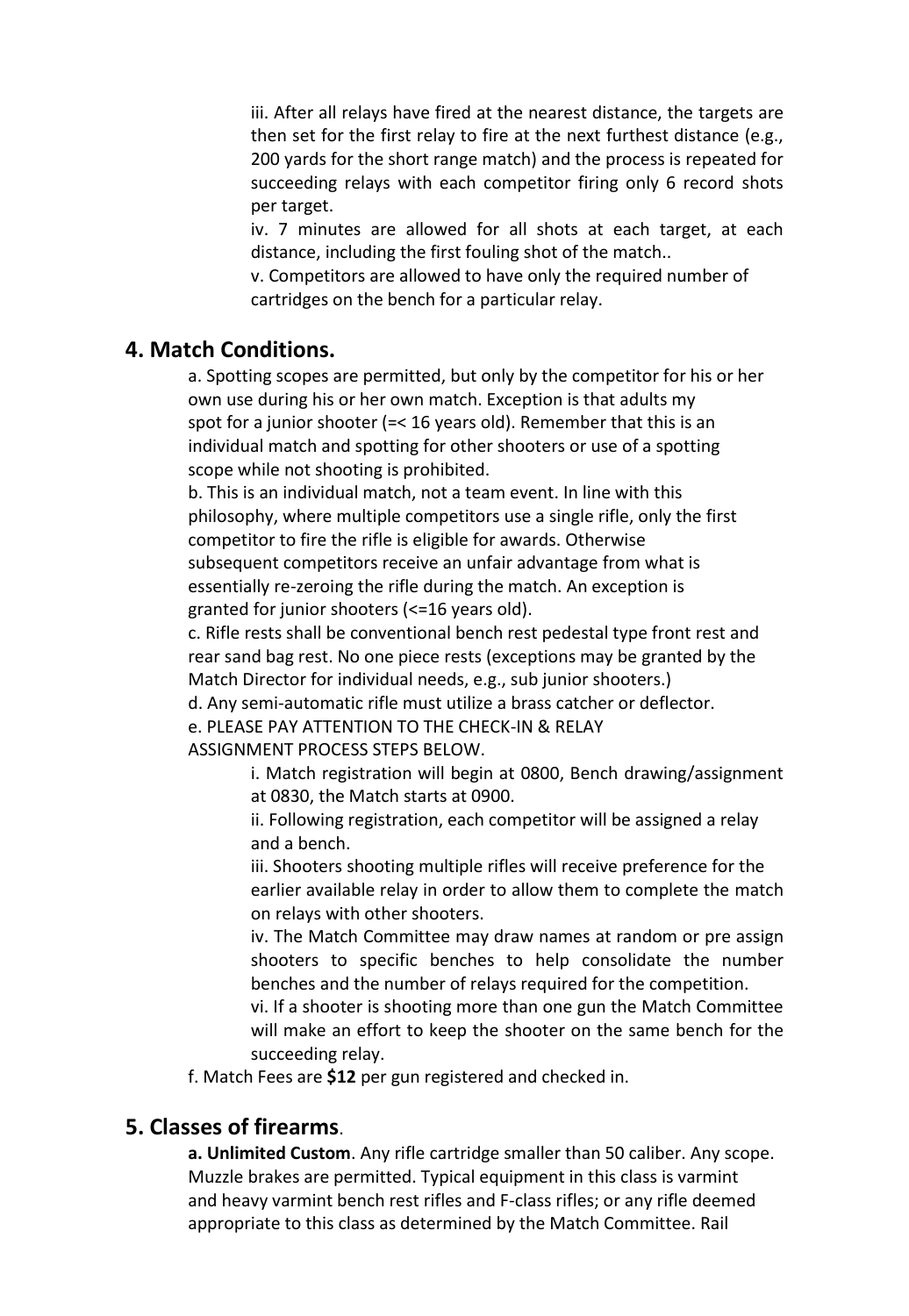guns or other such highly specialized equipment is not envisioned for this class.

**b. Factory Varmint**. Must be identified as a factory original rifle with original stock and factory barrel. Bedding may be changed. Triggers may be adjusted but must be safe. NOT PERMITTED IN THIS CLASS ARE CALIBERS 6 PPC AND 6 BR. Any scope, scope levels or bipods are permitted. Typical rifles in this class are factory varmint rifles; or any rifle deemed appropriate to this class as determined by the Match Committee.

**c. Ineligible for awards equipment**. Please note that it is the intention of this club to encourage shooting. In line with this intent, a shooter, upon payment of the entry fee, may shoot a rifle that may not conform to the rules of the classes designated above, so long as that shooter agrees that he or she will NOT be eligible for awards and provided that the rifle is considered by the match director as suitable and safe. This exception will be administered in accordance with the above stated intent.

**d. Equipment rules changes.** The match committee recognizes the investment in equipment that shooters make. Therefore, rules changes are not undertaken trivially. We will attempt to give at least an entire season's notice of any rules changes that would substantially affect equipment, especially the rifles themselves.

e. It is important to recognize the match committee's dedication to conducting a fair match. It is expected that shooters will support this expectation. If a completely "out of the ordinary" rifle is registered for the match, the match committee may have to take action that does not meet the standard of a "season's notice" on equipment.

#### **6. Scoring.**

a. A scoring committee under the oversight of the match officials will do the scoring.

b. All scoring is to the higher ring. For example, a shot which barely touches the "X" scoring ring is scored as an "X". A shot, which just barely touches the 10 scoring ring counts as a 10. This change has been facilitated by the use of the individual targets used at the shortest range of the Match course.

c. Tie Breaking rules. Following the "X" count, the next level of tie breaking is by comparison of scores shot respectively at 300, then 200, then 100 yards (for the short range match and respectively longest to shortest distances for the long range match), with the higher scores at the longer distances being given preference.

d. In the event a tie cannot be broken, shooters may elect a shoot off after the last relay at 300 yards (or the longest distance) with the closest to the center taking the win. Otherwise a tie will be declared and the two shooters will equally share two place prizes.

e. In the event of crossfire, an attempt will be made to score the cross fired target (e.g., where a caliber difference is clear). Otherwise, the lowest 5 shots will be scored. The offending cross fire shooter will forfeit shots cross-fired, i.e., these are scored as misses. Range personnel will observe for control of cross fires. Shooters are encouraged to pay close attention to the numbers on the targets.